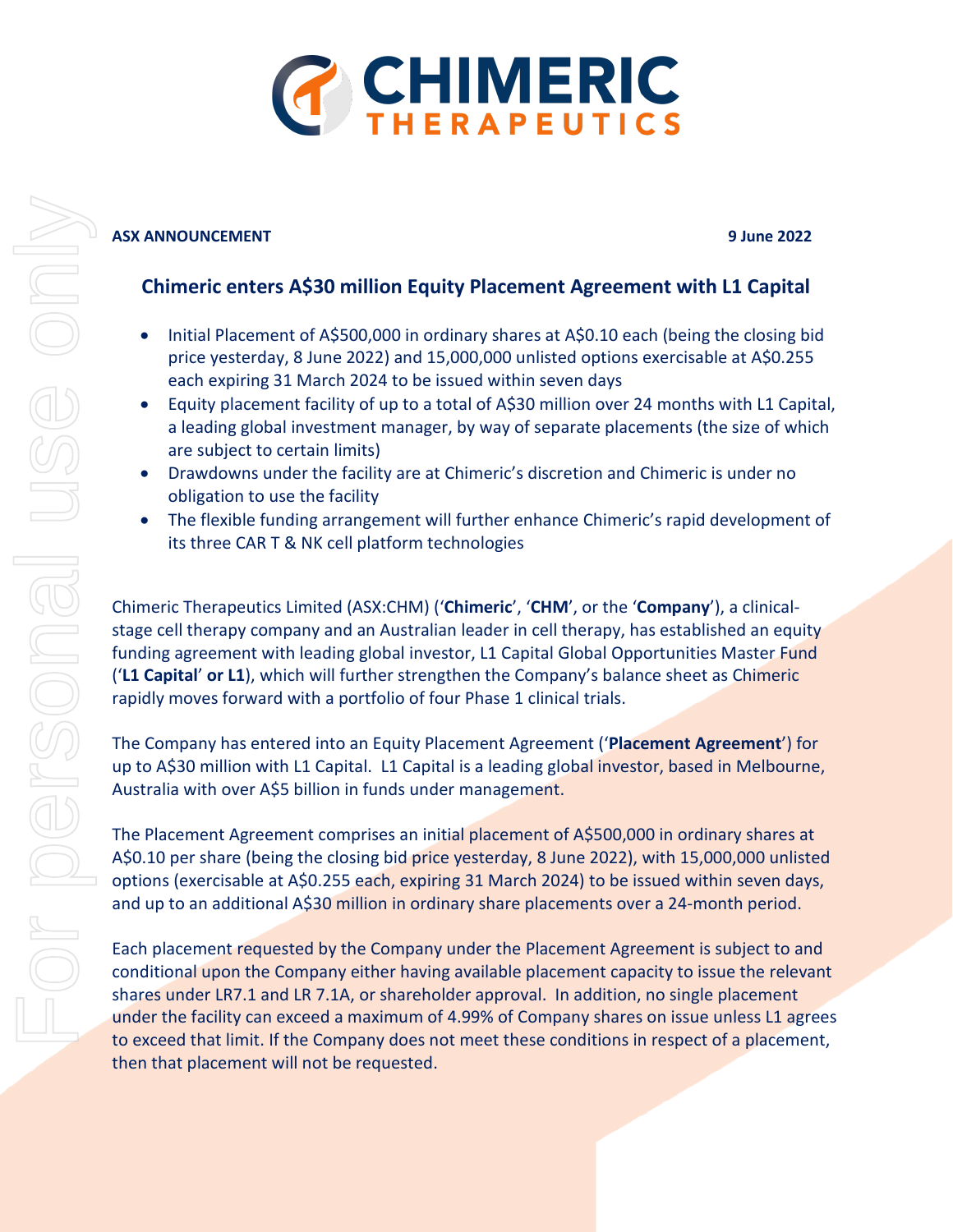

The Placement Agreement follows the Company's successful completion of the entitlement offer announced on 21 February 2022, which raised A\$14.4 million and boosted the Company's current cash position to approximately A\$23.7 million.

The terms of Placement Agreement allow the Company to maintain flexibility and enables Chimeric to carry out capital raisings external to the Placement Agreement. Drawdowns under the facility are at Chimeric's discretion and Chimeric is under no obligation to use the facility. Importantly, the Placement Agreement does not restrict the Company's ability to enter into strategic partnerships or licensing agreements. The key terms of the Placement Agreement are set out in further detail below.

Chimeric's Executive Chairman Paul Hopper said: "We are delighted to have the support of a leading fund manager like L1 Capital, with a strong interest in life science investing. L1's commitment is testament to the quality of the Company's clinical assets, having completed significant due diligence via their specialist medical consultant based in Israel prior to executing the placement agreement.

"With our strong existing cash reserves following the completion of the recent entitlement offer and the flexibility this placement agreement provides, we are in a very solid position to exercise our clinical development plan with even greater confidence."

Bell Potter Securities Limited are acting as advisor to the Company in respect of the Placement Agreement.

| <b>Key Details of the Placement Agreement</b>                 |                                                                                                                                                                                                                                                                                                                                                                                                                                                                                     |
|---------------------------------------------------------------|-------------------------------------------------------------------------------------------------------------------------------------------------------------------------------------------------------------------------------------------------------------------------------------------------------------------------------------------------------------------------------------------------------------------------------------------------------------------------------------|
| <b>Parties</b>                                                | <b>Chimeric</b>                                                                                                                                                                                                                                                                                                                                                                                                                                                                     |
|                                                               | L1 Capital                                                                                                                                                                                                                                                                                                                                                                                                                                                                          |
| <b>Summary of Agreement</b><br>capacity                       | The Placement Agreement comprises an Initial Placement of<br>approximately A\$500,000 in ordinary shares, and up to an<br>additional A\$30 million in ordinary share placements over the<br>Commitment Period. The equity will be issued from the company's<br>available LR 7.1 or 7.1a capacity or as approved by Shareholders<br>from time to time.                                                                                                                               |
| <b>Initial Share Placement and</b><br><b>Facility Options</b> | The Company will undertake an initial placement to L1 Capital on<br>substantially the same terms as the Entitlement Offer Shortfall<br>Placement announced on 25 March 2022. This includes issuance of<br>5,000,000 ordinary shares for a subscription amount of A\$500,000<br>at A\$0.10 per share (being the closing bid price yesterday, 8 June<br>2022), and 15,000,000 unlisted options exercisable at A\$0.255<br>each expiring 31 March 2024 to be issued within seven days. |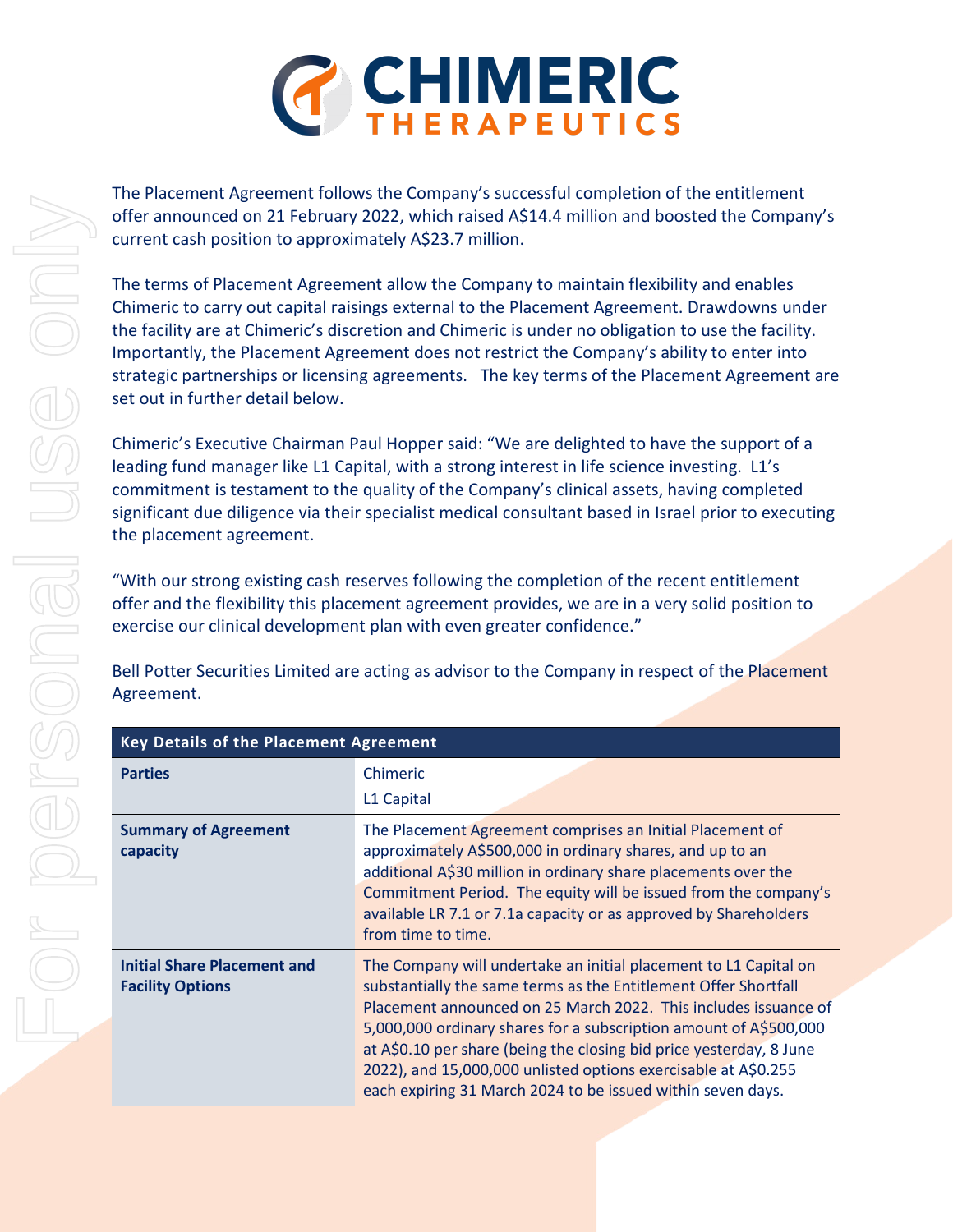

| Key Details of the Placement Agreement                 |                                                                                                                                                                                                                                                                                                                                                                                                                                                                                            |
|--------------------------------------------------------|--------------------------------------------------------------------------------------------------------------------------------------------------------------------------------------------------------------------------------------------------------------------------------------------------------------------------------------------------------------------------------------------------------------------------------------------------------------------------------------------|
| <b>Additional Facility Capacity</b>                    | A\$30 million                                                                                                                                                                                                                                                                                                                                                                                                                                                                              |
| <b>Commitment Period</b>                               | 24 months ending 9 June 2024.                                                                                                                                                                                                                                                                                                                                                                                                                                                              |
| <b>Equity Placement Facility -</b><br><b>Mechanism</b> | Under the Placement Agreement, Chimeric has the ability to issue<br>L1 Capital with a notice requesting a placement. Details of limits<br>on the size of placements that can be requested are set out in the<br>announcement.                                                                                                                                                                                                                                                              |
|                                                        | Subject to all conditions being met, Chimeric issues L1 Capital fully<br>paid ordinary shares equivalent to 115% of the Placement Amount<br>set out by Chimeric ('Provisional Placement Shares').                                                                                                                                                                                                                                                                                          |
|                                                        | The placement will close the trading day immediately after the 30<br>trading-day 'Pricing Period' ends ('Closing Date').                                                                                                                                                                                                                                                                                                                                                                   |
|                                                        | L1 Capital will pay Chimeric the amount requested under the<br>placement, subject to any adjustment and less any applicable Fees,<br>on the Closing Date.                                                                                                                                                                                                                                                                                                                                  |
| <b>Pricing Period</b>                                  | The 30 consecutive trading days which commence the trading day<br>immediately after L1 Capital accepts the placement and receives<br>the Provisional Placement Shares and ends at 5.00 pm on the 30th<br>trading day afterward.                                                                                                                                                                                                                                                            |
| <b>Purchase price of Placement</b><br><b>Shares</b>    | Placement Shares will be priced equal to the higher of 95% of the:<br>(a) average of five daily VWAPs of shares chosen by L1 Capital<br>from the daily VWAPs during the Pricing Period; or<br>(b) Minimum Acceptable Price, as nominated by Chimeric.                                                                                                                                                                                                                                      |
| <b>Fees</b>                                            | The Company will pay L1 Capital a commitment fee of A\$350,000,<br>to be paid A\$100,000 up front and the balance pro rata over the<br>first five placements completed.                                                                                                                                                                                                                                                                                                                    |
|                                                        | If the aggregate amount exceeds A\$20 million over the course of<br>the placements, an additional commitment fee of A\$150,000 will<br>become payable.                                                                                                                                                                                                                                                                                                                                     |
| <b>Other terms</b>                                     | With the exception of the Initial Placement and Facility Options,<br>the Company retains complete discretion as to the timing of any<br>placements and is under no obligation to undertake placements<br>under the Placement Agreeement during the Commitment Period.<br>The Placement Agreement contains representations, warranties,<br>indemnities, share issue requirements and termination and dispute<br>resolution provisions that are standard for an agreement of this<br>nature. |

Authorised on behalf of the Chimeric Therapeutics board of directors by Chairman Paul Hopper.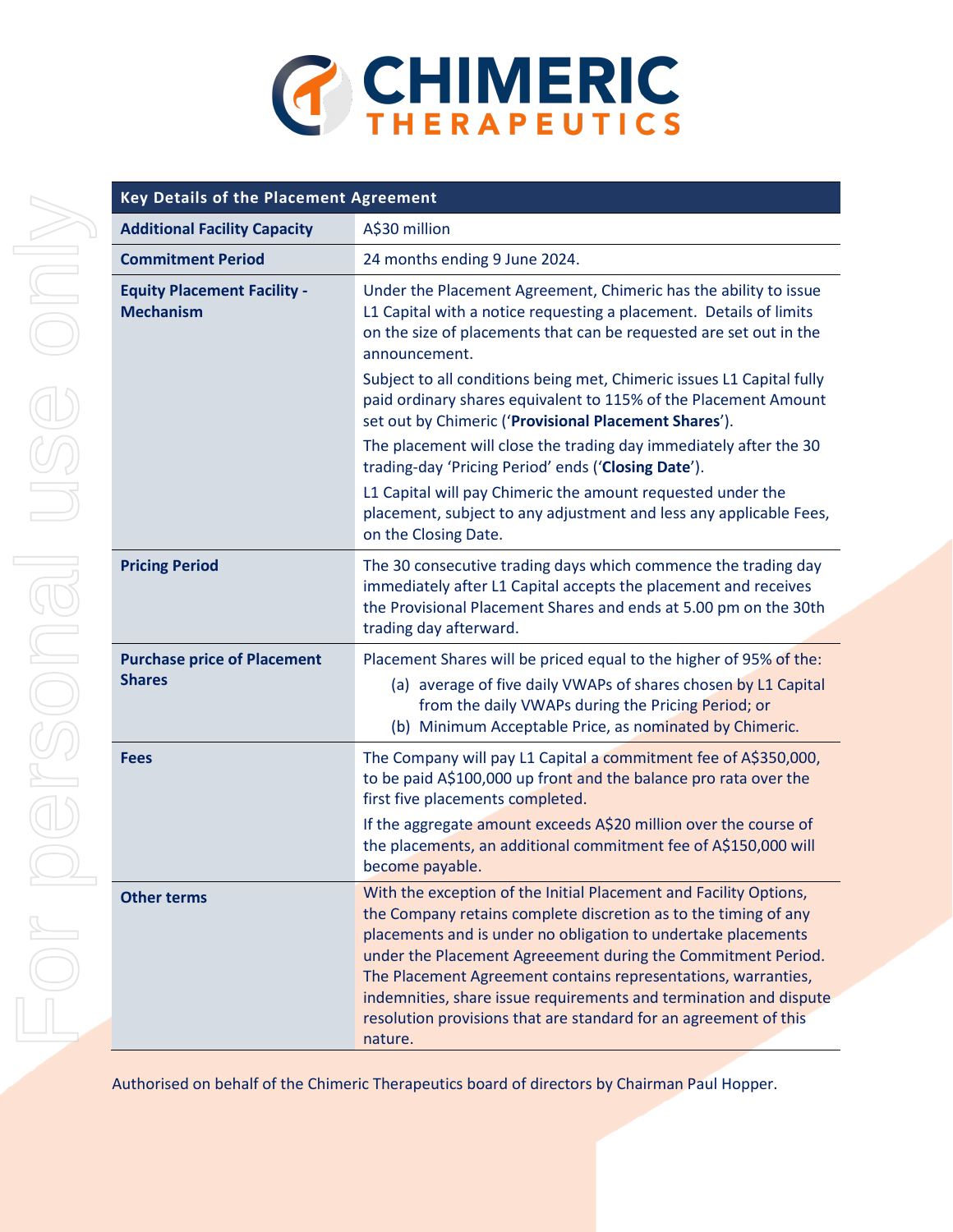

#### **ABOUT CHIMERIC THERAPEUTICS**

Chimeric Therapeutics, a clinical stage cell therapy company and an Australian leader in cell therapy, is focused on bringing the promise of cell therapy to life for more patients with cancer. We believe that cellular therapies have the promise to cure cancer not just delay disease progression.

To bring that promise to life for more patients, Chimeric's world class team of cell therapy pioneers and experts is focused on the discovery, development, and commercialisation of the most innovative and promising cell therapies.

CLTX CAR T is a novel and promising CAR T therapy developed by scientists at the City of Hope Medical Centre in California for the treatment of patients with solid tumours. CLTX CAR T is currently being studied in a phase 1 clinical trial in recurrent/progressive glioblastoma. A second CLTX CAR T phase 1 clinical trial is planned to begin in 2022 in additional solid tumours.

CDH17 CAR T is a novel, third generation CDH17 CAR T invented at the University of Pennsylvania. CDH17 CAR T is currently in preclinical development with a planned phase 1 clinical trial in 2022 in neuroendocrine tumours, colorectal, pancreatic and gastric cancer.

Recently Chimeric announced the addition of the CORE-NK platform, a clinically validated, offthe-shelf natural killer (NK) cell therapy platform to their portfolio (CHM 0201). From the CORE-NK platform, Chimeric will initiate development of four new next generation NK and CAR NK assets with plans for phase 1 clinical trials to begin in 2023 in solid tumours and blood cancers.

# **CONTACT**

Investors

**Jennifer Chow Paul Hopper** Chief Executive Officer and Managing Director Executive Chairman Chimeric Therapeutics Chimeric Therapeutics T: + 1 9087238387 T: + 61 406 671 515 E: jchow@chimerictherapeutics.com E: paulhopper@lifescienceportfolio.com W: [www.chimerictherapeutics.com](http://www.chimerictherapeutics.com/)